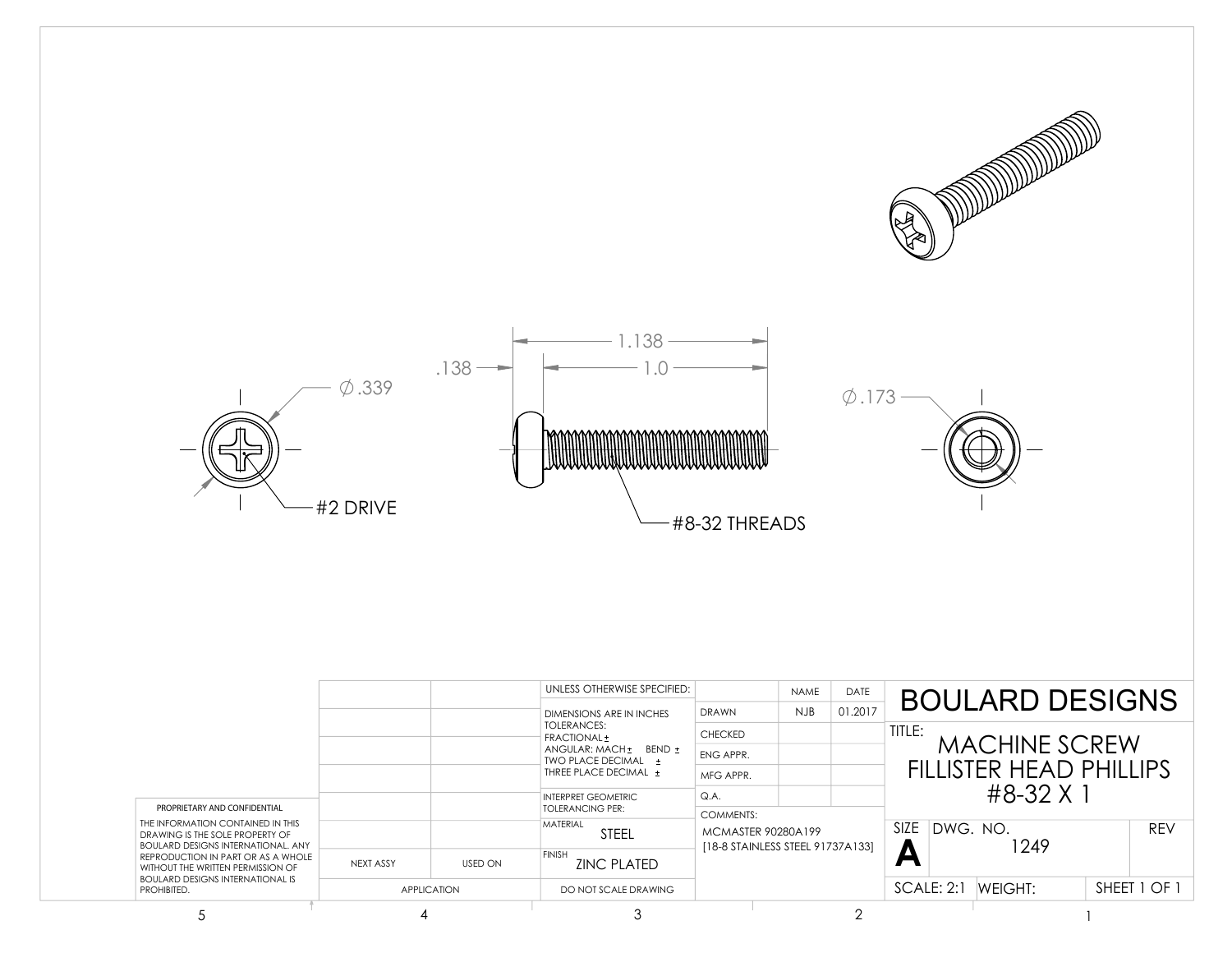





|                                                                                                                                                                                                                                                        |           |                    | UNLESS OTHERWISE SPECIFIED:                                                                                              |                | <b>NAME</b>        | DATE    |                | <b>BOULARD DESIGNS</b> |         |            |
|--------------------------------------------------------------------------------------------------------------------------------------------------------------------------------------------------------------------------------------------------------|-----------|--------------------|--------------------------------------------------------------------------------------------------------------------------|----------------|--------------------|---------|----------------|------------------------|---------|------------|
|                                                                                                                                                                                                                                                        |           |                    | DIMENSIONS ARE IN INCHES                                                                                                 | <b>DRAWN</b>   | <b>NJB</b>         | 01.2017 |                |                        |         |            |
|                                                                                                                                                                                                                                                        |           |                    | <b>TOLERANCES:</b><br>FRACTIONAL ±                                                                                       | <b>CHECKED</b> |                    |         | TITLE:         |                        |         |            |
|                                                                                                                                                                                                                                                        |           |                    | ANGULAR: MACH + BEND +<br>TWO PLACE DECIMAL +<br>THREE PLACE DECIMAL +<br>INTERPRET GEOMETRIC<br><b>TOLERANCING PER:</b> | ENG APPR.      |                    |         | WASHER FLAT #8 |                        |         |            |
|                                                                                                                                                                                                                                                        |           |                    |                                                                                                                          | MFG APPR.      |                    |         |                |                        |         |            |
|                                                                                                                                                                                                                                                        |           |                    |                                                                                                                          | Q.A            |                    |         |                | $.188$ ID X $.438$ OD  |         |            |
| PROPRIETARY AND CONFIDENTIAL                                                                                                                                                                                                                           |           |                    |                                                                                                                          | COMMENTS:      |                    |         |                |                        |         |            |
| THE INFORMATION CONTAINED IN THIS<br>DRAWING IS THE SOLE PROPERTY OF<br><b>BOULARD DESIGNS INTERNATIONAL, ANY</b><br>REPRODUCTION IN PART OR AS A WHOLE<br>WITHOUT THE WRITTEN PERMISSION OF<br><b>BOULARD DESIGNS INTERNATIONAL IS</b><br>PROHIBITED. |           |                    | MATERIAL<br><b>STEEL</b>                                                                                                 |                | MCMASTER 90126A512 |         | SIZE           | IDWG. NO.<br>0862      |         | <b>REV</b> |
|                                                                                                                                                                                                                                                        | NFXT ASSY | <b>USED ON</b>     | <b>FINISH</b><br><b>ZINC PLATED</b>                                                                                      |                |                    |         | ┍              |                        |         |            |
|                                                                                                                                                                                                                                                        |           | <b>APPLICATION</b> | DO NOT SCALE DRAWING                                                                                                     |                |                    |         |                | SCALE: 2:1             | WEIGHT: |            |
|                                                                                                                                                                                                                                                        |           |                    |                                                                                                                          |                |                    |         |                |                        |         |            |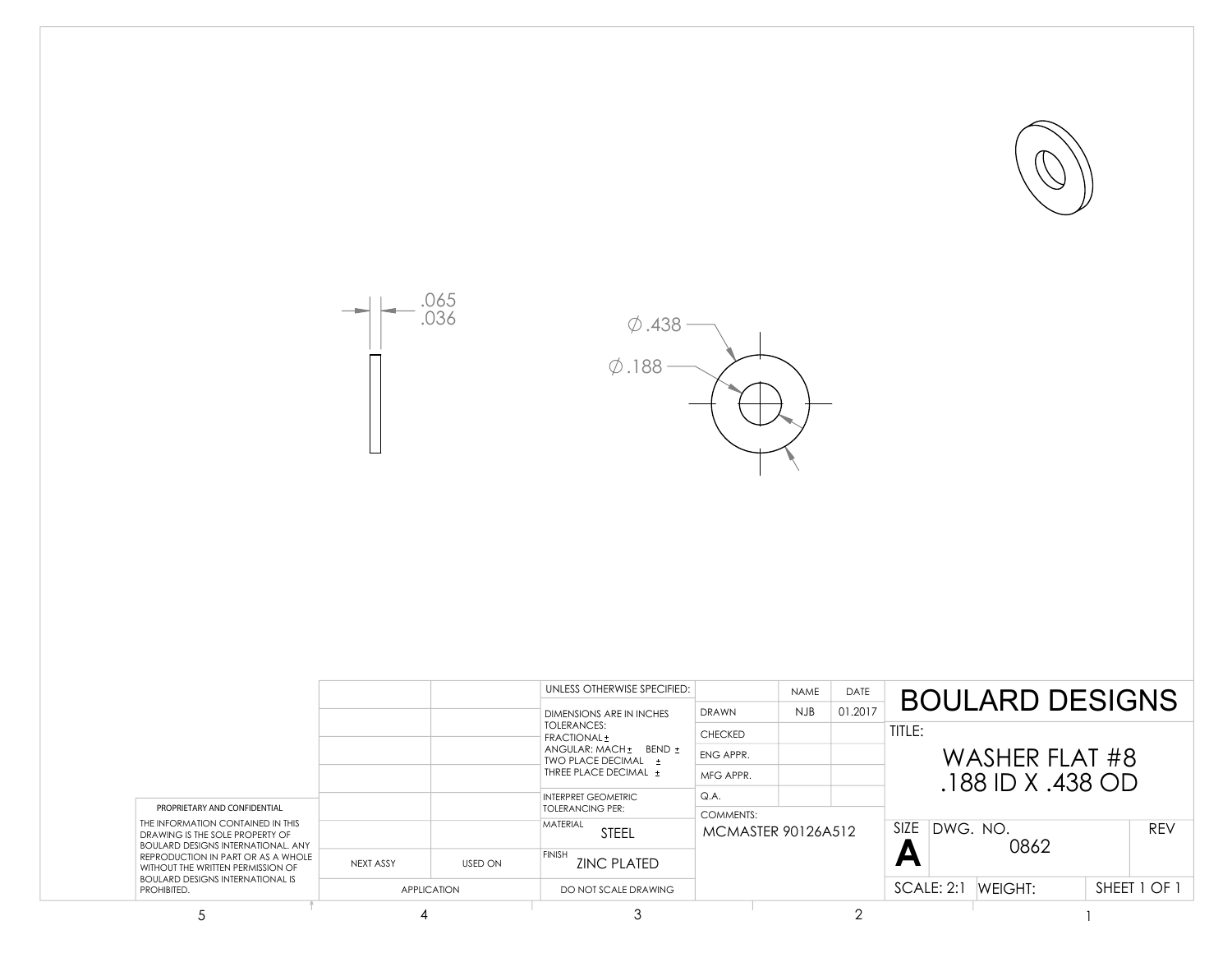



## **SECTION A-A**



|                                                                                                                                                                                                                                                                                        |           |                    | UNLESS OTHERWISE SPECIFIED:                                            | DRAWN                   | <b>NAME</b><br>NJB | <b>DATE</b><br>01.2017 |                          | <b>BOULARD DESIGNS</b> |  |              |  |
|----------------------------------------------------------------------------------------------------------------------------------------------------------------------------------------------------------------------------------------------------------------------------------------|-----------|--------------------|------------------------------------------------------------------------|-------------------------|--------------------|------------------------|--------------------------|------------------------|--|--------------|--|
|                                                                                                                                                                                                                                                                                        |           |                    | DIMENSIONS ARE IN INCHES<br><b>TOLERANCES:</b><br>FRACTIONAL ±         | <b>CHECKED</b>          |                    |                        | TITLE:                   |                        |  |              |  |
|                                                                                                                                                                                                                                                                                        |           |                    | ANGULAR: MACH + BEND +<br>TWO PLACE DECIMAL +<br>THREE PLACE DECIMAL + | ENG APPR.               |                    |                        | <b>WASHER SPLIT LOCK</b> |                        |  |              |  |
|                                                                                                                                                                                                                                                                                        |           |                    |                                                                        | MFG APPR.               |                    |                        | #8.174 ID X.307 OD       |                        |  |              |  |
| PROPRIETARY AND CONFIDENTIAL<br>THE INFORMATION CONTAINED IN THIS<br>DRAWING IS THE SOLE PROPERTY OF<br><b>BOULARD DESIGNS INTERNATIONAL, ANY</b><br>REPRODUCTION IN PART OR AS A WHOLE<br>WITHOUT THE WRITTEN PERMISSION OF<br><b>BOULARD DESIGNS INTERNATIONAL IS</b><br>PROHIBITED. |           |                    | INTERPRET GEOMETRIC<br><b>TOLERANCING PER:</b>                         | Q.A<br><b>COMMENTS:</b> |                    |                        |                          |                        |  |              |  |
|                                                                                                                                                                                                                                                                                        |           |                    | MATERIAL<br>18-8 STAINLESS STEEL                                       | MCMASTER 91007A623      |                    |                        | SIZE DWG, NO.<br>0572    |                        |  | <b>REV</b>   |  |
|                                                                                                                                                                                                                                                                                        | NEXT ASSY | <b>USED ON</b>     | <b>FINISH</b>                                                          |                         |                    |                        |                          |                        |  |              |  |
|                                                                                                                                                                                                                                                                                        |           | <b>APPLICATION</b> | DO NOT SCALE DRAWING                                                   |                         |                    |                        | SCALE: 2:1               | WFIGHT:                |  | SHEET 1 OF 1 |  |
|                                                                                                                                                                                                                                                                                        |           |                    |                                                                        |                         |                    |                        |                          |                        |  |              |  |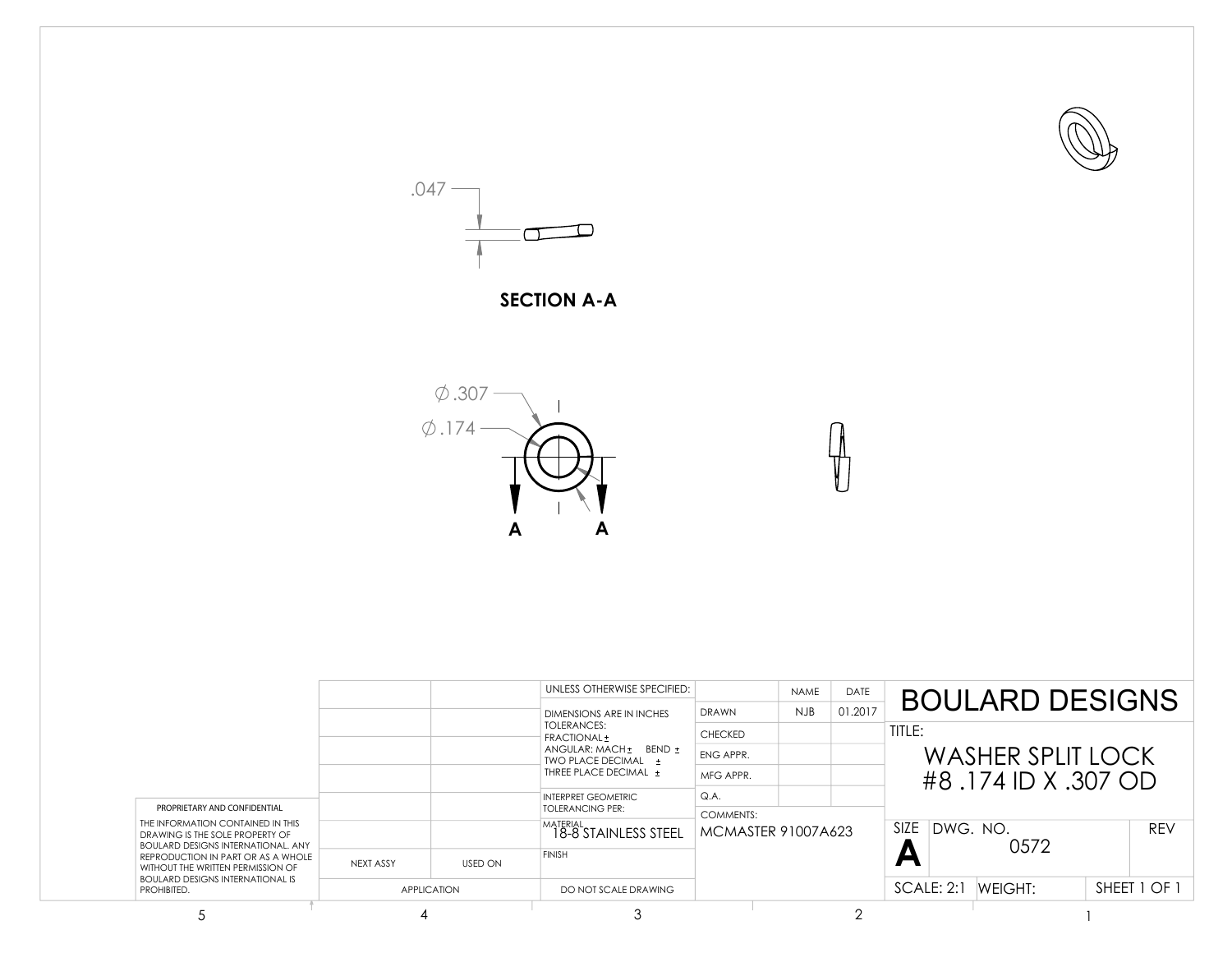



**SECTION A-A**

|                                                                                                                                                                                                                                                                                        |           |                    | UNLESS OTHERWISE SPECIFIED:<br>DIMENSIONS ARE IN INCHES                | <b>DRAWN</b>                                                                      | <b>NAME</b><br><b>NJB</b> | DATE<br>01.2017 |                       |  | <b>BOULARD DESIGNS</b> |            |            |                |  |
|----------------------------------------------------------------------------------------------------------------------------------------------------------------------------------------------------------------------------------------------------------------------------------------|-----------|--------------------|------------------------------------------------------------------------|-----------------------------------------------------------------------------------|---------------------------|-----------------|-----------------------|--|------------------------|------------|------------|----------------|--|
|                                                                                                                                                                                                                                                                                        |           |                    | TOLERANCES:<br>FRACTIONAL ±                                            | <b>CHECKED</b>                                                                    |                           |                 | TITLE:                |  |                        |            |            |                |  |
| PROPRIETARY AND CONFIDENTIAL<br>THE INFORMATION CONTAINED IN THIS<br>DRAWING IS THE SOLE PROPERTY OF<br><b>BOULARD DESIGNS INTERNATIONAL, ANY</b><br>REPRODUCTION IN PART OR AS A WHOLE<br>WITHOUT THE WRITTEN PERMISSION OF<br><b>BOULARD DESIGNS INTERNATIONAL IS</b><br>PROHIBITED. |           |                    | ANGULAR: MACH + BEND +<br>TWO PLACE DECIMAL +<br>THREE PLACE DECIMAL + | ENG APPR.                                                                         |                           |                 | NUT HEX #8-32         |  |                        |            |            |                |  |
|                                                                                                                                                                                                                                                                                        |           |                    |                                                                        | MFG APPR.                                                                         |                           |                 |                       |  |                        |            |            |                |  |
|                                                                                                                                                                                                                                                                                        |           |                    | <b>INTERPRET GEOMETRIC</b><br><b>TOLERANCING PER:</b>                  | Q.A.                                                                              |                           |                 |                       |  |                        |            |            |                |  |
|                                                                                                                                                                                                                                                                                        |           |                    | <b>MATERIAL</b><br><b>STEEL</b>                                        | <b>COMMENTS:</b><br><b>MCMASTER 90480A009</b><br>18-8 STAINLESS STEEL [91841A009] |                           |                 | SIZE DWG. NO.<br>0864 |  |                        | <b>REV</b> |            |                |  |
|                                                                                                                                                                                                                                                                                        | NEXT ASSY | <b>USED ON</b>     | <b>FINISH</b><br><b>ZINC PLATED</b>                                    |                                                                                   |                           |                 |                       |  |                        |            |            |                |  |
|                                                                                                                                                                                                                                                                                        |           | <b>APPLICATION</b> | DO NOT SCALE DRAWING                                                   |                                                                                   |                           |                 |                       |  |                        |            | SCALE: 2:1 | <b>WEIGHT:</b> |  |
|                                                                                                                                                                                                                                                                                        | 4         |                    |                                                                        |                                                                                   |                           |                 |                       |  |                        |            |            |                |  |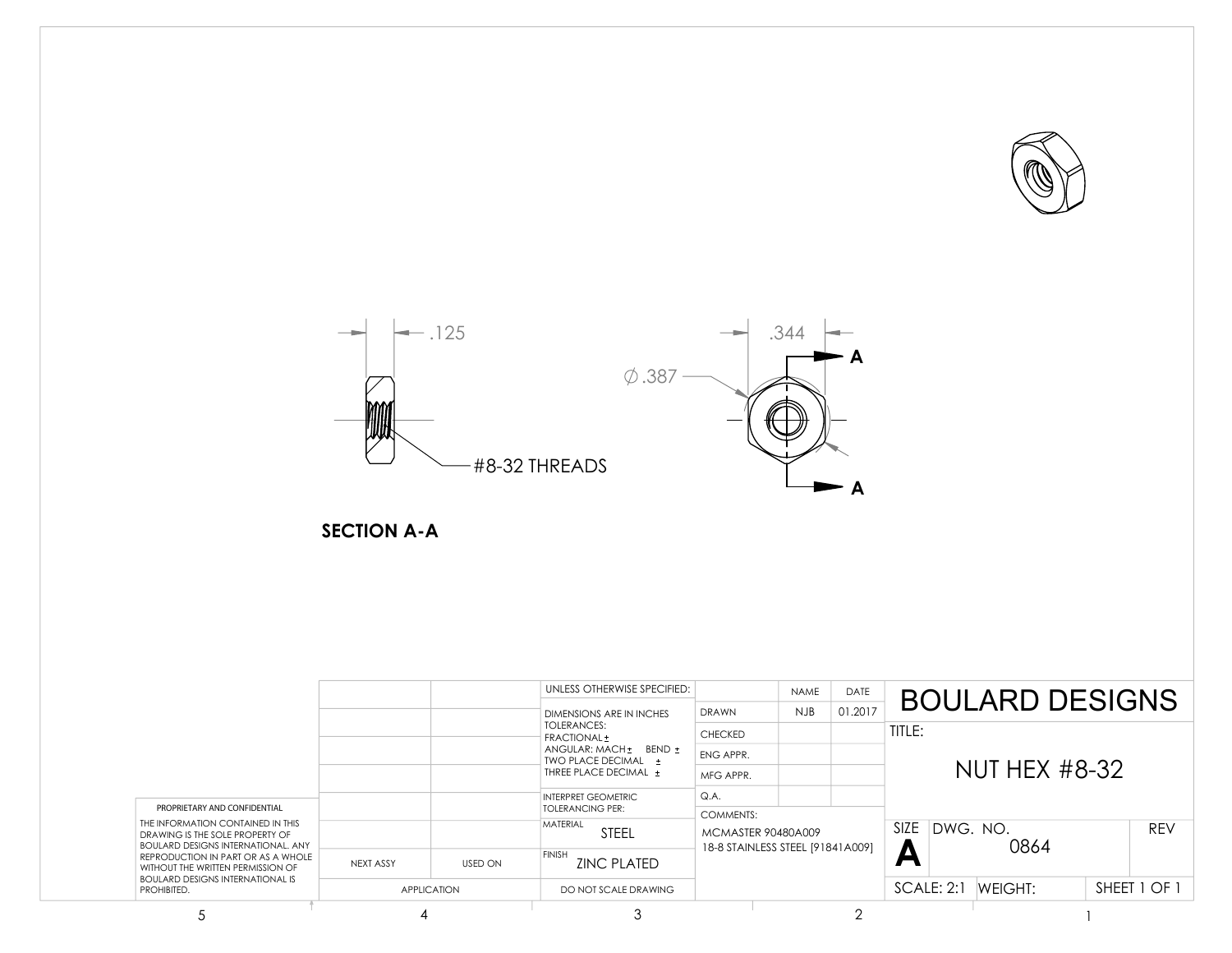

**PROPRIETARY AND CONFIDENTIAL** THE INFORMATION CONTAINED IN THIS DRAWING IS THE SOLE PROPERTY OF BOULARD DESIGNS INTERNATIONAL. ANY REPRODUCTION IN PART OR AS A WHOLE WITHOUT THE WRITTEN PERMISSION OF BOULARD DESIGNS INTERNATIONAL IS PROHIBITED.

DO NOT SCALE DRAWING

COMMENTS:

**FINISH** MATERIAL

APPLICATION NEXT ASSY USED ON TOLERANCING PER:

 $5$  and  $4$  3  $2$  1

**A**

1243

SIZE DWG. NO. REV

SCALE: 1:1 WEIGHT:

SHEET 1 OF 1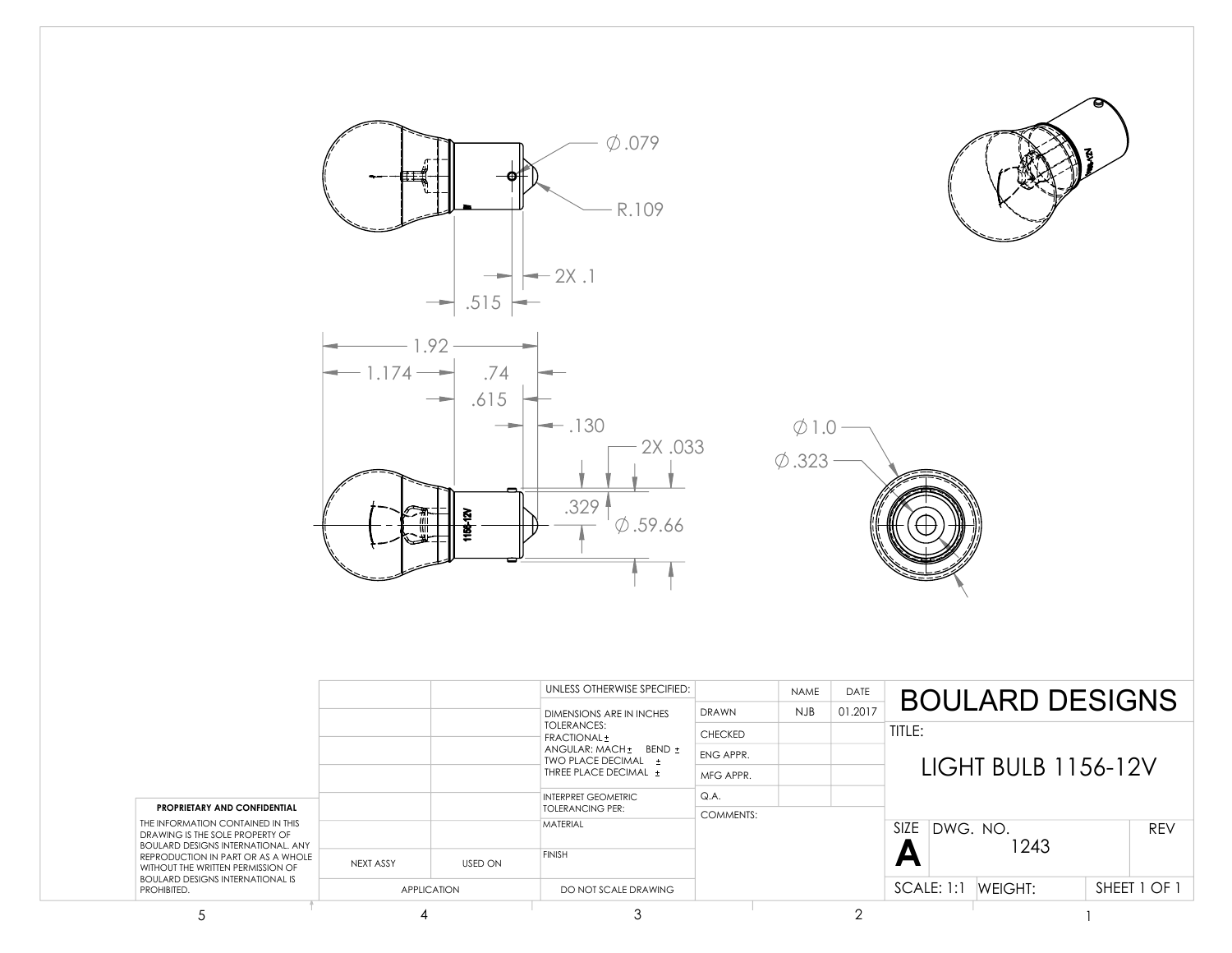

|                                                                                                                                                                                                                                                        |           |                    | UNLESS OTHERWISE SPECIFIED:                                                                                                     |                | <b>NAME</b> | DATE    |                          |                        |     |              |
|--------------------------------------------------------------------------------------------------------------------------------------------------------------------------------------------------------------------------------------------------------|-----------|--------------------|---------------------------------------------------------------------------------------------------------------------------------|----------------|-------------|---------|--------------------------|------------------------|-----|--------------|
|                                                                                                                                                                                                                                                        |           |                    | DIMENSIONS ARE IN INCHES                                                                                                        | <b>DRAWN</b>   | <b>NJB</b>  | 01.2017 |                          | <b>BOULARD DESIGNS</b> |     |              |
|                                                                                                                                                                                                                                                        |           |                    | TOLERANCES:<br>FRACTIONAL ±                                                                                                     | <b>CHECKED</b> |             |         | TITLE:                   |                        |     |              |
|                                                                                                                                                                                                                                                        |           |                    | ANGULAR: MACH + BEND +<br>TWO PLACE DECIMAL +<br>THREE PLACE DECIMAL +<br><b>INTERPRET GEOMETRIC</b><br><b>TOLERANCING PER:</b> | ENG APPR.      |             |         | <b>BULLET CONNECTOR</b>  |                        |     |              |
|                                                                                                                                                                                                                                                        |           |                    |                                                                                                                                 | MFG APPR.      |             |         |                          |                        |     |              |
|                                                                                                                                                                                                                                                        |           |                    |                                                                                                                                 | Q.A.           |             |         |                          |                        |     |              |
| PROPRIETARY AND CONFIDENTIAL                                                                                                                                                                                                                           |           |                    |                                                                                                                                 | COMMENTS:      |             |         |                          |                        |     |              |
| THE INFORMATION CONTAINED IN THIS<br>DRAWING IS THE SOLE PROPERTY OF<br><b>BOULARD DESIGNS INTERNATIONAL, ANY</b><br>REPRODUCTION IN PART OR AS A WHOLE<br>WITHOUT THE WRITTEN PERMISSION OF<br><b>BOULARD DESIGNS INTERNATIONAL IS</b><br>PROHIBITED. |           |                    | MATERIAL<br><b>COPPER</b>                                                                                                       |                |             |         | DWG. NO.<br>SIZE<br>1242 |                        | REV |              |
|                                                                                                                                                                                                                                                        | NFXT ASSY | <b>USED ON</b>     | <b>FINISH TIN PLATED/PVC</b><br>INSULATION                                                                                      |                |             |         | E                        |                        |     |              |
|                                                                                                                                                                                                                                                        |           | <b>APPLICATION</b> | DO NOT SCALE DRAWING                                                                                                            |                |             |         | SCALE: 2:1               | WEIGHT:                |     | SHEET 1 OF 1 |
|                                                                                                                                                                                                                                                        |           |                    |                                                                                                                                 |                |             |         |                          |                        |     |              |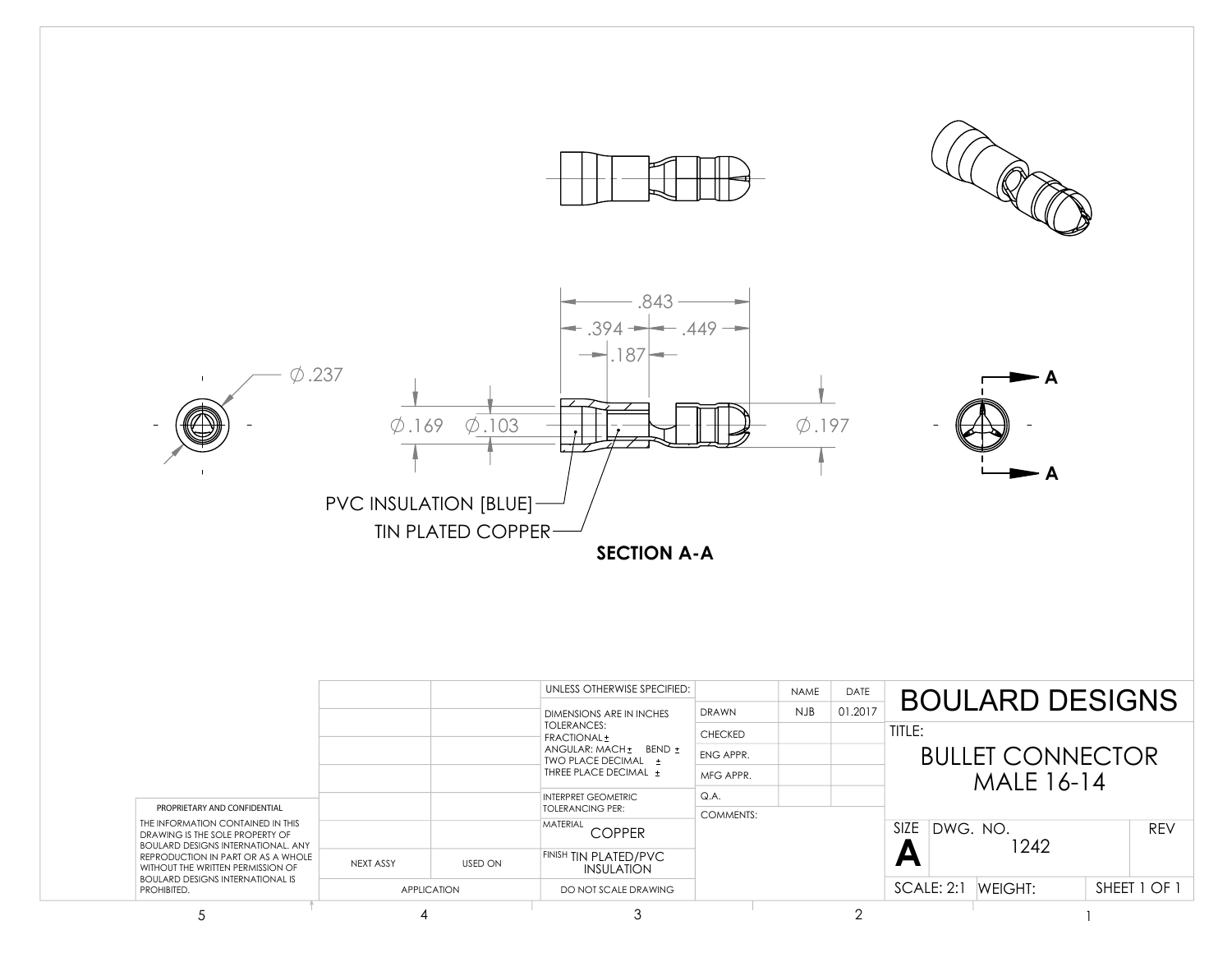



 $\phi$ .138 –

 $\mathbb T$ 



|                                                                                                                                                                                                                                                                                        |                    |                | UNLESS OTHERWISE SPECIFIED:<br>DIMENSIONS ARE IN INCHES                                              | <b>DRAWN</b>                           | <b>NAME</b><br><b>NJB</b> | <b>DATE</b><br>01.2017 |                         | <b>BOULARD DESIGNS</b> |  |              |
|----------------------------------------------------------------------------------------------------------------------------------------------------------------------------------------------------------------------------------------------------------------------------------------|--------------------|----------------|------------------------------------------------------------------------------------------------------|----------------------------------------|---------------------------|------------------------|-------------------------|------------------------|--|--------------|
|                                                                                                                                                                                                                                                                                        |                    |                | <b>TOLERANCES:</b><br>FRACTIONAL ±                                                                   | <b>CHECKED</b>                         |                           |                        | TITLE:                  |                        |  |              |
| PROPRIETARY AND CONFIDENTIAL<br>THE INFORMATION CONTAINED IN THIS<br>DRAWING IS THE SOLE PROPERTY OF<br><b>BOULARD DESIGNS INTERNATIONAL, ANY</b><br>REPRODUCTION IN PART OR AS A WHOLE<br>WITHOUT THE WRITTEN PERMISSION OF<br><b>BOULARD DESIGNS INTERNATIONAL IS</b><br>PROHIBITED. |                    |                | ANGULAR: MACH + BEND +<br>TWO PLACE DECIMAL +<br>THREE PLACE DECIMAL +<br><b>INTERPRET GEOMETRIC</b> | ENG APPR.                              |                           |                        |                         | <b>SCREW PAN HEAD</b>  |  |              |
|                                                                                                                                                                                                                                                                                        |                    |                |                                                                                                      | MFG APPR.                              |                           |                        |                         | SLOT #6 X .375         |  |              |
|                                                                                                                                                                                                                                                                                        |                    |                |                                                                                                      | Q.A.                                   |                           |                        |                         |                        |  |              |
|                                                                                                                                                                                                                                                                                        |                    |                | <b>TOLERANCING PER:</b><br>MATERIAL<br>18-8 STAINLESS STEEL                                          | <b>COMMENTS:</b><br>MCMASTER 91632A146 |                           |                        | <b>SIZE</b><br>DWG. NO. | 0214                   |  | <b>REV</b>   |
|                                                                                                                                                                                                                                                                                        | NEXT ASSY          | <b>USED ON</b> | <b>FINISH</b>                                                                                        |                                        |                           |                        |                         |                        |  |              |
|                                                                                                                                                                                                                                                                                        | <b>APPLICATION</b> |                | DO NOT SCALE DRAWING                                                                                 |                                        |                           |                        | SCALE: 2:1              | WEIGHT:                |  | SHEET 1 OF 1 |
|                                                                                                                                                                                                                                                                                        |                    |                |                                                                                                      |                                        |                           |                        |                         |                        |  |              |